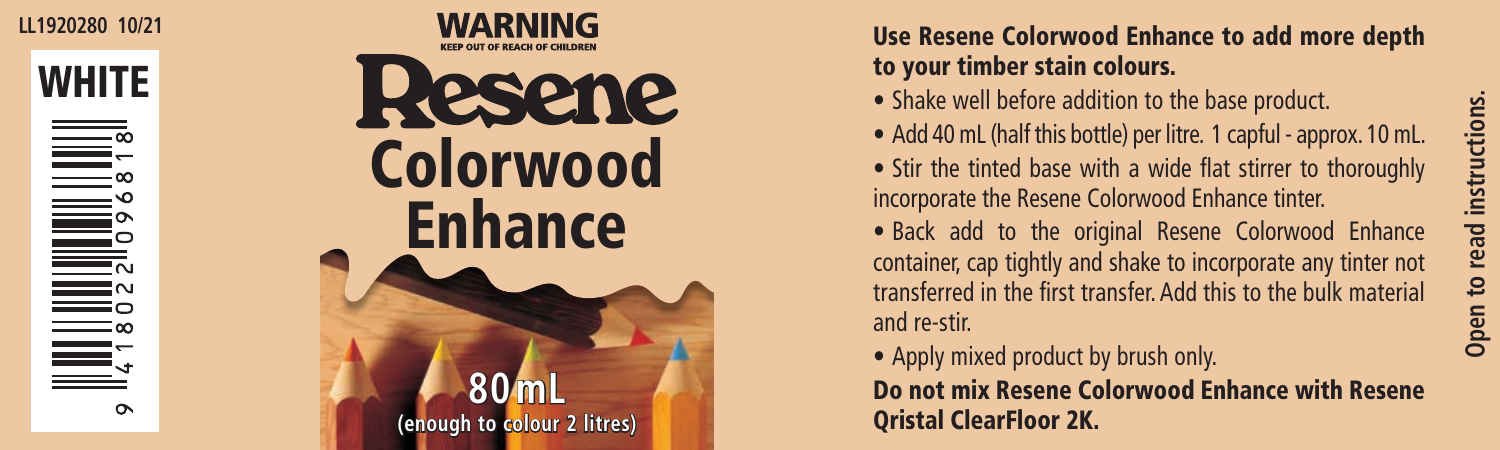## Resene

the paint the professionals use

In Australia: Resene Paints (Aust) Limited 7 Production Ave, PO Box 924, Beenleigh, Qld 4207 Ph 1800 738 383 Visit www.resene.com.au

In New Zealand: Resene Paints Limited Vogel St, Lower Hutt, PO Box 38-242, Wgtn Mail Centre Ph (04) 577 0500 Visit www.resene.co.nz

Manufactured under a quality system certified as complying with ISO 9001 by Telarc SAI, an accredited certification body.